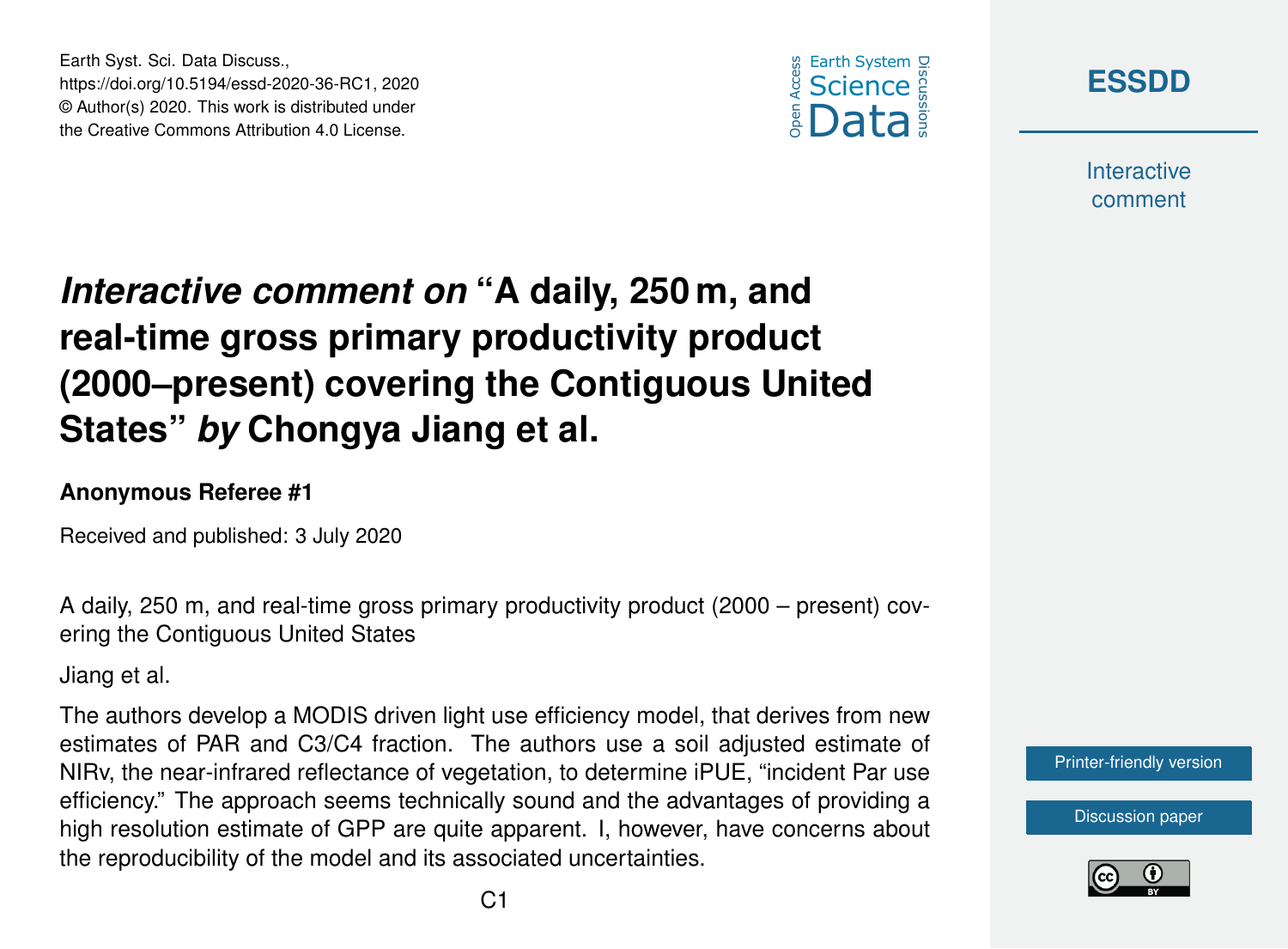The authors have wrapped three separate innovations into a single paper. First, a new approach to estimating PAR from MODIS. Second, a new approach for estimating C3/C4 fraction. And third, combining those two new products with estimates of NIRv to derive GPP.

For the PAR modeling, either more information is needed about the "four machine learning approaches" or the authors need to provide the code used to fit these models. Each algorithm has a multitude of adjustable parameters. How were these parameters determined, what are their values, and how might future researchers modify and/or improve upon the approach? It is also unclear to me how "uncertainty" is calculated. As written (L160), it appears uncertainty is represented in terms of model-model disagreement, as opposed to model-data disagreement. This seems inappropriate, though I know that the approach has been used in other parts of this literature. Trying to wrap my head around the uncertainty terms was complicated by the fact that Figure 2 reports PAR in W m2, while Figure 3 uses MJ m2 d1. Using common units throughout would be helpful.

Some other minor issues on the PAR estimation. Equation 9 uses the term "fPAR", which in this literature often means 'fraction of photosynthetically active radiation absorbed by plants.' (e.g, their equation 4). It's quite confusing to distinguish between fpar and FPAR. Finally, the authors might consider a supplemental figure showing patterns of PAR/SW âAT this is a fairly well-studied, physically grounded ratio. It might also help to show that the approach works just fine in semi-cloudy (e.g, when there is more diffuse PAR) conditions.

For C3/C4, how are these uncertainties propagated into the final reported GPP estimates? From Figure 6b, it seems uncertainty is often quite high (e.g., > 40 percent). Accounting for this uncertainty seems important. For Figure 6 and 7, it could be helpful to change "Reference" to "CDL Reference" or something of that sort. At first, I was confused by the difference between "Reference" and "Ground Truth."

## **[ESSDD](https://essd.copernicus.org/preprints/)**

**Interactive** comment

[Printer-friendly version](https://essd.copernicus.org/preprints/essd-2020-36/essd-2020-36-RC1-print.pdf)

[Discussion paper](https://essd.copernicus.org/preprints/essd-2020-36)